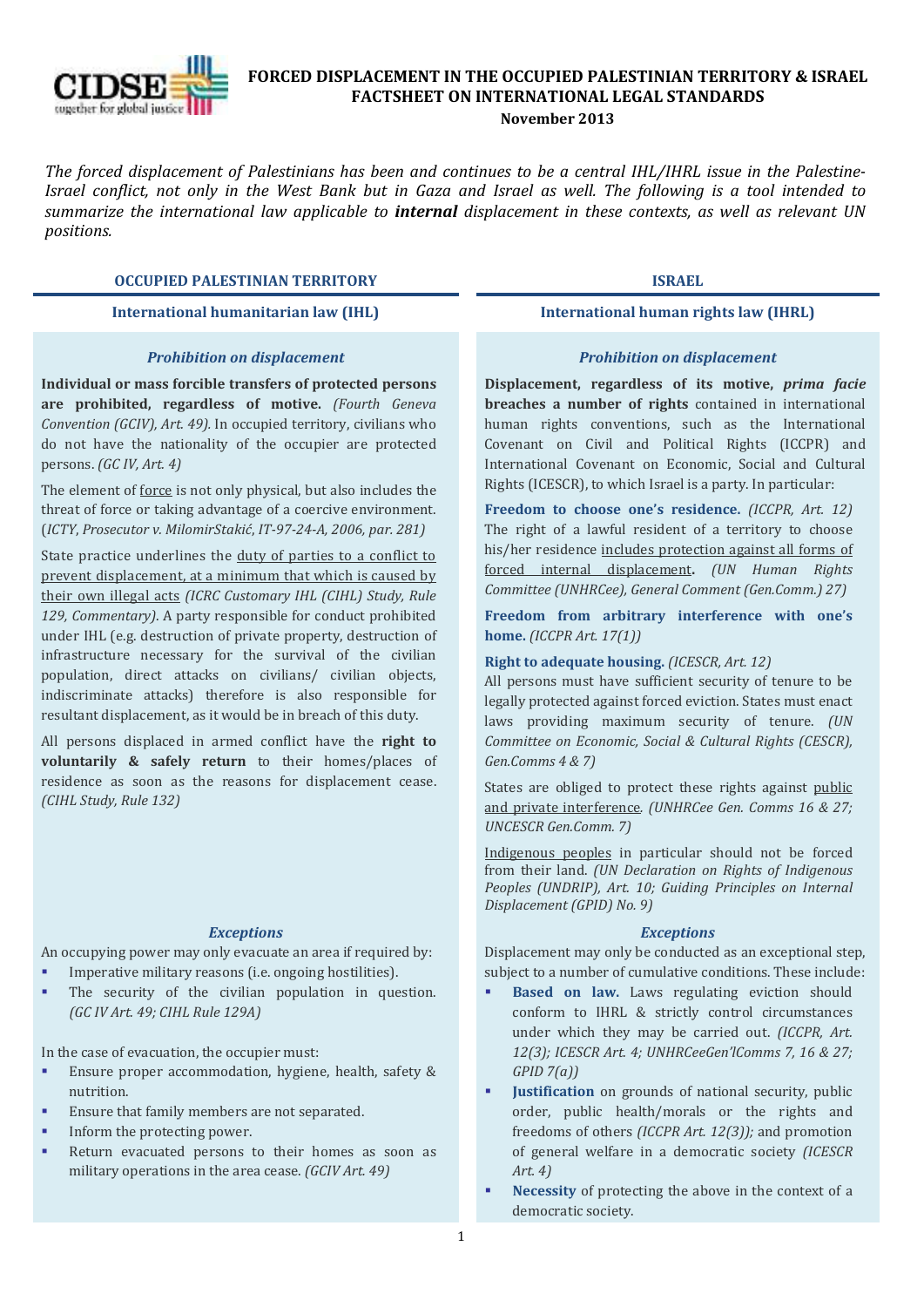# *Responsibility for unlawful displacement*

The unlawful transfer of protected persons is a grave breach of the Geneva Conventions. All grave breaches are listed as war crimes under the ICC Statute. Parties to the Conventions are obliged to:

- **Enact penal sanctions against such acts.**
- Search for persons suspected of carrying out or ordering the unlawful transfer.
- **Bring suspects before their courts (regardless of** nationality) or hand them over for trial by another party to the Conventions. *(GCIV Arts 146 - 147)*
- **Proportionality** i.e. displacement must be the most appropriate & least intrusive means to achieve the protective function; and proportionate to the interest to be protected. *(UNHRCee, General Comment 27)*
- **Consistency with other rights:** in particular, the right to equality, i.e. may not be discriminatory. *(ICCPR Art. 12(3); ICESCR Art 4; UNHRCee, Gen.Comms 16 & 27)*
- **Respect for rights of affected persons.** *(CESCR Gen.Comm. 7; GPID 6-8; UNDRIP, Art. 10)* **All feasible alternatives must be explored in consultation with affected persons**, with a view to avoiding displacement.
	- Where relocation is to take place, States shall:
	- *Seek free, informed consent of those affected.*
	- *Seek to fully inform those affected of reasons & procedures for relocation; involve them (esp. women) in planning & managing it.*
	- *Respect affected persons' rights to an effective remedy (incl. judicial review & adequate compensation).*
	- *Take all appropriate measures to ensure adequate alternatives (housing/ resettlement/ access to productive land) for those unable to provide for themselves.*
	- *Conduct enforcement, if necessary, only through competent legal authorities - respecting affected persons' rights to life, dignity, liberty & security.*

# **Explanatory note on application of IHL & IHRL**

# **In the occupied Palestinian territory**

Under occupation, **IHL and IHRL apply as complementary bodies of law**. Where a particular rule of IHL is more specific, detailed or protective, it may prevail over the corresponding IHRL rule as *lexspecialis*. This appears to be the case regarding forced displacement, as the **IHL prohibition is far stricter** - taking into account that the occupier may not make permanent changes to the occupied territory and must administer it for the benefit of the protected population, as occupation is in principle a temporary situation. Therefore, IHL cannot envisage exceptions to this prohibition based on the occupier's public interest, development of the territory or consent. Regarding the latter, the Fourth Geneva Convention specifies that its protections cannot be waived. *(Art. 47)*

#### **In Israel**

IHRL applied in Israel's own territory allows for a greater range of exceptions, as a sovereign power has greater scope for decisions about the development of its own territory and to obtain its citizens' free consent. However, displacement is still foreseen as a highly exceptional circumstance subject to strict conditions, in particular: necessity based on an overriding public interest, meaningful consultation of affected persons, and respect for their rights.

# **Minimum standards: the Guiding Principles on Internal Displacement**

The Guiding Principles on Internal Displacement outline the minimum standards applicable to any situation of internal displacement. They are based on existing IHL & IHRL, and do not affect the protection given by other instruments. They reaffirm that:

- All have the right to protection against arbitrary displacement from their home/ habitual residence.
- All authorities and international actors must respect and ensure respect for IHL & IHRL in all circumstances in order to prevent and avoid conditions that might lead to displacement of persons.
- Special protection must be given to indigenous peoples, minorities, peasants, pastoralists and other groups with special dependency on and attachment to their lands.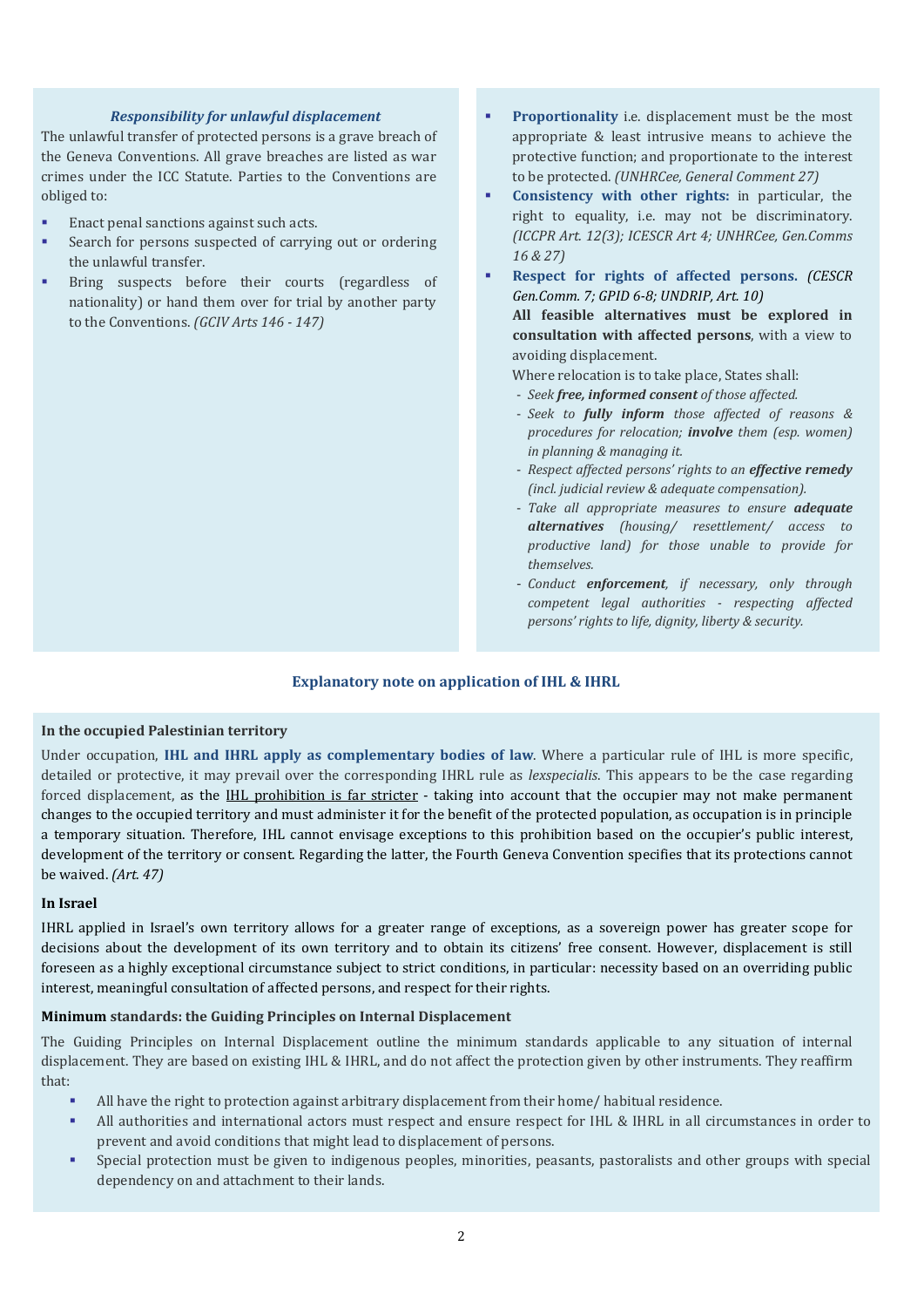### **VIEWS OF INTERNATIONAL BODIES**

#### **OCCUPIED PALESTINIAN TERRITORY ISRAEL**

Concerns over **forcible transfer** in the West Bank have recently been expressed by the **Office of the UN High Commissioner for Human Rights,** as well as **the UN Secretary-General** *(OHCHR, [Press Briefing Notes on OPT,](http://www.ohchr.org/EN/NewsEvents/Pages/DisplayNews.aspx?NewsID=13662&LangID=E) 27 August 2013; UNSG, [Report to the GA,](http://daccess-dds-ny.un.org/doc/UNDOC/GEN/N12/510/30/PDF/N1251030.pdf?OpenElement) A/67/372, 14 September 2012, par. 55).* The Secretary-General stated that: *"Israeli policies resulting in the forcible transfer of civilians within and from the Occupied Palestinian Territory, including the revocation of residency rights of Palestinians from East Jerusalem, evictions, home demolitions and the planned transfer of Bedouin communities, should be terminated immediately. Israeli planning and zoning policies and practices should be immediately modified to ensure adequate housing for all Palestinian residents of Area C and East Jerusalem."* 

Regarding the **planning and zoning regime in the West Bank (including East Jerusalem),** the **UN Committee on the Rights of the Child (UNCRC)**, the **UN Committee on the Elimination of Racial Discrimination (UNCERD)** and the **UN Committee on Economic, Social and Cultural Rights (UNCESCR)** have also called for this policy to be entirely reconsidered and brought into compliance with international law. UNCESCR also called for *"a stop to the revocation of residency permits of Palestinians living in East Jerusalem",* while UNCERD called on Israel to *"eliminate any policy of 'demographic balance' from the Jerusalem Master Plan and planning and zoning policies in the rest of the West Bank." (UNCRC, [Concluding Observations 2013,](http://tbinternet.ohchr.org/_layouts/treatybodyexternal/Download.aspx?symbolno=INT%2fCRC%2fCOC%2fISR%2f13827&Lang=en) par. 60; UNCERD, [Concluding Observations 2012,](http://tbinternet.ohchr.org/_layouts/treatybodyexternal/Download.aspx?symbolno=CERD%2fC%2fISR%2fCO%2f14-16&Lang=en) par. 25-26; UNCESCR, [Concluding Observations 2011,](http://tbinternet.ohchr.org/_layouts/treatybodyexternal/Download.aspx?symbolno=E%2fC.12%2fISR%2fCO%2f3&Lang=en) par. 17)*

In 2004, with particular regard to the Wall, the **International Court of Justice** warned of *"a risk of further alterations to the demographic composition of the Occupied Palestinian Territory resulting from the construction of the wall inasmuch as it is contributing… to the departure of Palestinian populations from certain areas."* The Court found that the construction of the Wall thus *"severely impedes the exercise by the Palestinian people of its right to self-determination*", and that *by contributing to this demographic change, the Wall and its associated regime violate Article 49(6) of GCIV, along with several Security Council Resolutions. (ICJ, Wall Advisory Opinion, 2004, §122, 133-4)* 

With regard to the situation of displaced people in **Gaza**, **UNCESCR** reported receiving *"worrying reports that only a minority of houses and civilian infrastructures, such as schools, hospitals and water plants, could be rebuilt, due to the State party's blockade on the import of construction materials into the Gaza Strip",* and called upon Israel to *"fully respect the norms of humanitarian law… rescind its blockade policy and urgently allow all construction materials necessary for rebuilding homes and civilian infrastructures into the Gaza Strip..." (UNCESCR[, Concluding Observations 2011,](http://tbinternet.ohchr.org/_layouts/treatybodyexternal/Download.aspx?symbolno=E%2fC.12%2fISR%2fCO%2f3&Lang=en) par. 26)*

With regard to the general legal and institutional context in Israel, the **UN Special Rapporteur on Adequate Housing** observed that *"housing laws and policies appear to have continuously failed to protect and assist Palestinian citizens of Israel … For example, tenure insecurity, overcrowding, evictions and demolitions are often reported among these groups." [\(Report on Mission to Israel and OPT,](http://www.ohchr.org/Documents/HRBodies/HRCouncil/RegularSession/Session22/A-HRC-22-46_Add1_en.pdf)  2012, § 7)*

With particular regard to the situation of the Arab Bedouin in the Negev, the **UN High Commissioner for Human Rights**  was the most recent party to *express alarm about* **the** *'Law for Regularizing Bedouin Habitation in the Negev' and call on the government to reconsider it, conducting a genuinely consultative and participatory process involving all representatives of Negev Bedouin communities.* 

According to the High Commissioner*,* the **bill** *"seeks to legitimize forcible displacement and dispossession of indigenous Bedouin communities in the Negev",* and would *"accelerate the demolition of entire Bedouin communities, forcing them to give up their homes, denying them their rights to land ownership, and decimating their traditional cultural and social life in the name of development".* 

She regretted that the Israeli Government *"continues to actively pursue a discriminatory policy of forced displacement against its own Arab citizens",* and called on the government *to recognize and respect Arab Bedouin citizens' rights to property, housing and public services, on an equal basis to any other group in Israel. [\(OHCHR Press Release,](http://www.ohchr.org/EN/NewsEvents/Pages/DisplayNews.aspx?NewsID=13577&LangID=E)  25 July 2013)*

**UNCERD** has also called for the **withdrawal of the bill**, which it said *"would legalize the ongoing policy of home demolitions and forced displacement of the indigenous Bedouin communities"* and described as *"discriminatory".* Before the tabling of the legislation, during the planning phase, **UNCESCR** had earlier recommended that Israel *"ensure that the implementation of the Plan does not result in the forceful eviction of Bedouins",* and that any eviction be based on *"free, prior and informed consent",* as well as an offer of *"adequate levels of compensation, in line with the Committee's general comment No.7 (1997)".* It further called on Israel to *"officially regulate the unrecognized villages, cease the demolition of buildings in those villages, and ensure the enjoyment of the right to adequate housing." (UNCERD, [Concluding Observations,](http://tbinternet.ohchr.org/_layouts/treatybodyexternal/Download.aspx?symbolno=CERD%2fC%2fISR%2fCO%2f14-16&Lang=en)  [2012,](http://tbinternet.ohchr.org/_layouts/treatybodyexternal/Download.aspx?symbolno=CERD%2fC%2fISR%2fCO%2f14-16&Lang=en) § 20; UNCESCR, [Concluding Observations 2011,](http://tbinternet.ohchr.org/_layouts/treatybodyexternal/Download.aspx?symbolno=E%2fC.12%2fISR%2fCO%2f3&Lang=en) § 27)*

**UNCERD, UNCESCR** and the **UN Human Rights Committee (UNHRCee)** have called for **respect for the rights of the Bedouin population in Israel to their traditional land and livelihoods, as well as access to healthcare, education, water, and electricity**. UNCERD expressed concern about *"increasing difficulties faced by members of these communities*